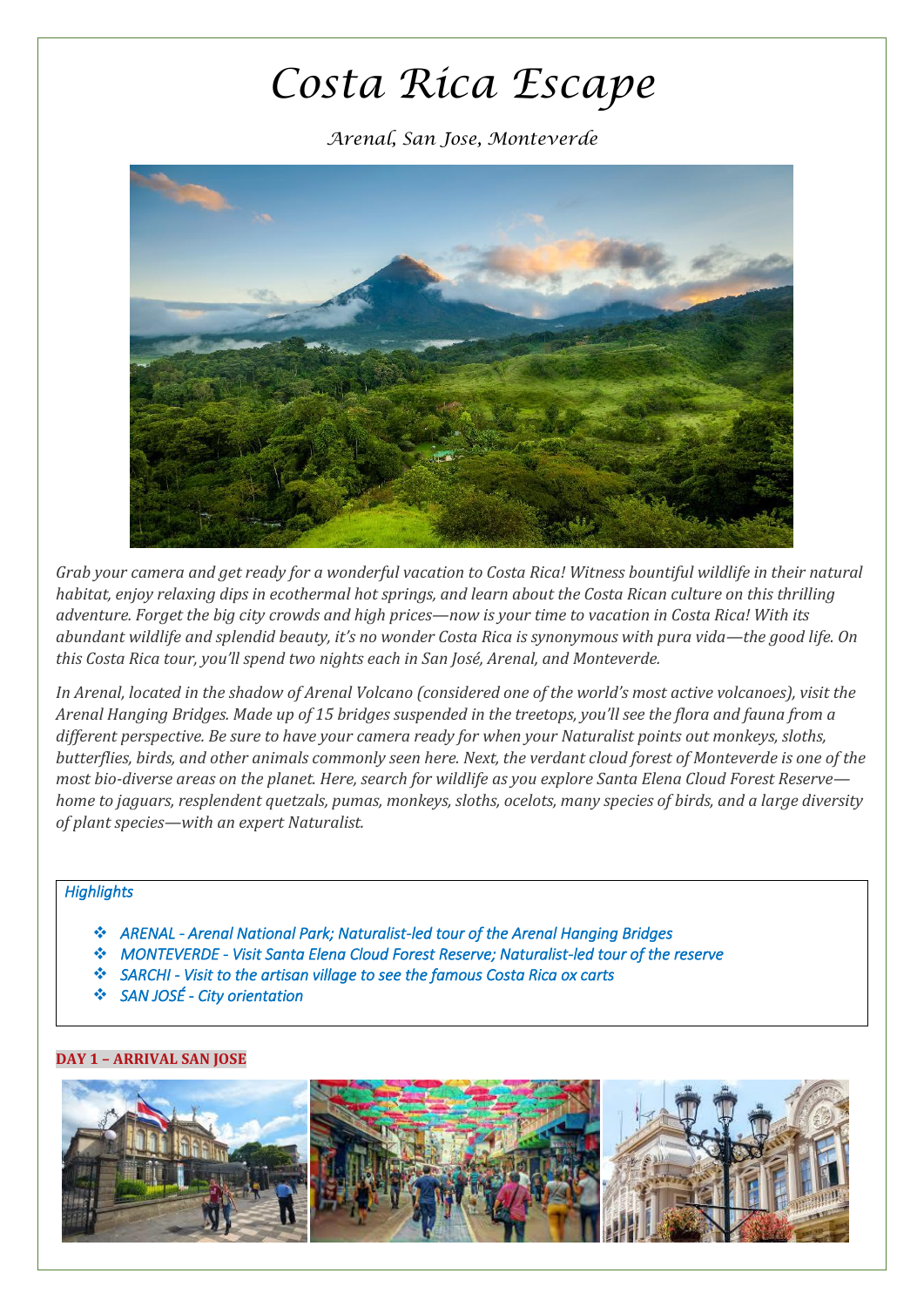ARRIVE IN SAN JOSÉ, COSTA RICA. Arrive in San José, where you will be met by a Globus representative.

#### **DAY 2 – SAN JOSE TO ARENAL**



SAN JOSÉ–ARENAL. Your journey continues to the Arenal area. Along the way, enjoy amazing views of the mountains as well as a major source of revenue in the area: agricultural crops that include pineapple, bananas, and sugar cane. This afternoon, arrive at La Fortuna Village, situated in the shadow of mighty Arenal Volcano. Currently, Arenal Volcano is in a resting phase but prior to 2010 the volcano was known for its consistent lava flows and gas emissions. Arenal is home to cascading waterfalls, thriving rainforests, abundant wildlife, and a plethora of outdoor activities. After settling in, experience the magic of the resort's pool and Jacuzzis or consider a walk along the nearby nature trails in search of 300- to 400-year-old trees, colorful frogs, monkeys, birds, and possibly small animals native to the area. **B** Breakfast

#### **DAY 3 – ARENAL NATIONAL PARK**



ARENAL. Today will be spent exploring ARENAL NATIONAL PARK and its vast primary rainforest, and learning about its rich biodiversity. Venture into the jungle canopy on the ARENAL HANGING BRIDGES, which consist of 15 bridges suspended in the treetops and allows your Naturalist to point out various species of plants, birds, butterflies, monkeys, sloths, and other animals commonly found here. On a clear day, you will get a 360-degree view of the tropical rainforest, as well as stunning views of Arenal Volcano. This afternoon is free to explore at your leisure. Tonight, perhaps take an optional tour to the world-famous Tabacón Hot Springs. These natural hot springs are the result of rainwater heated by magma in the Earth's interior that then rises to the surface, taking with it minerals found in the Earth's crust. Enjoy time to relax in the waters that are so beneficial to your skin and body. **Breakfast** 

#### **DAY 4 - ARENAL–MONTEVERDE**

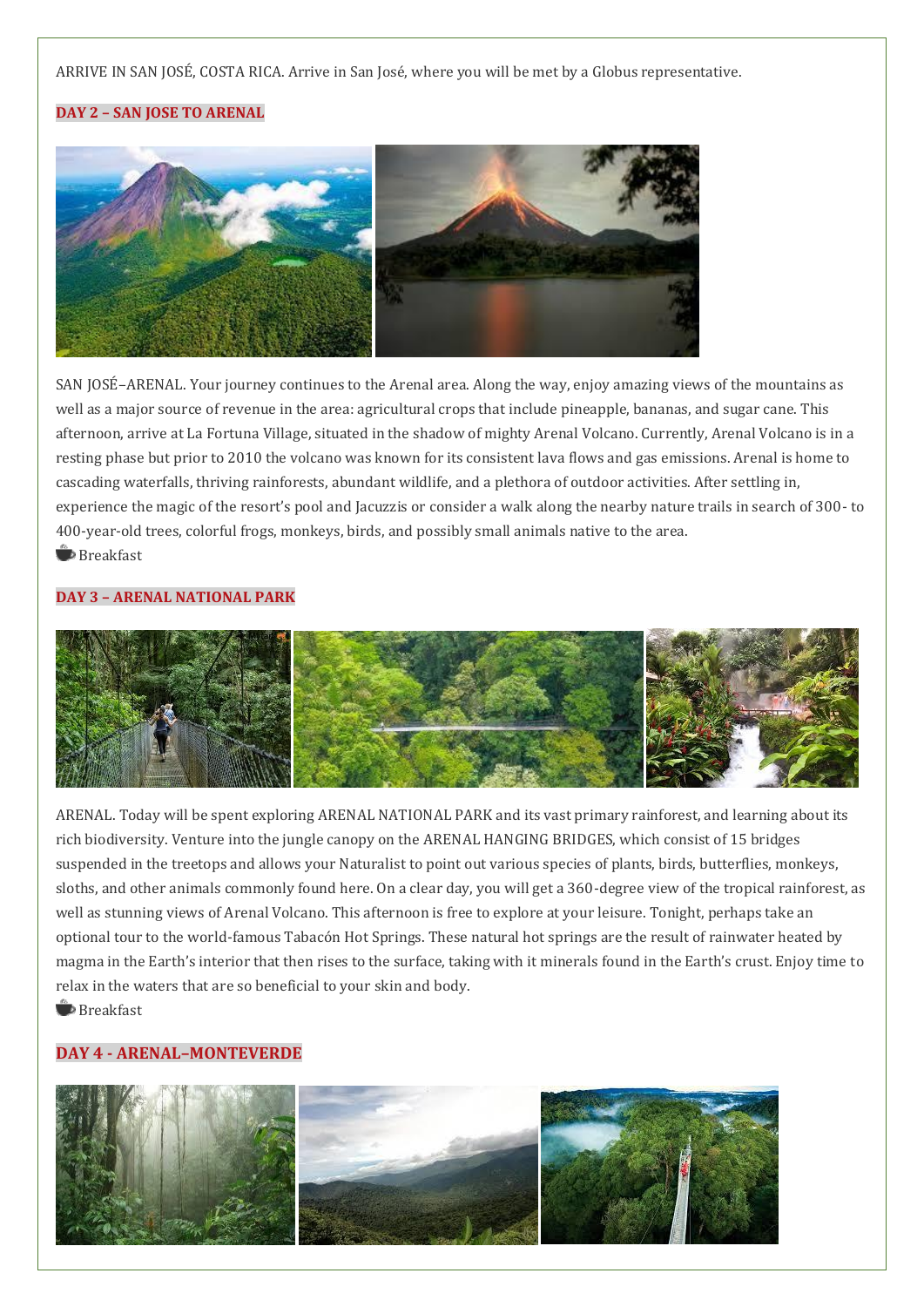This morning, depart for the cloud forest of Monteverde. Situated on the continental divide under a misty cloud coverage, Monteverde is one of the most bio-diverse areas on the planet. Exploring the trails here reveals green habitats teeming with life. Over 3,000 species of plants, 400 species of birds, 60 species of bats, 1,200 species of amphibians, and 700 species of butterflies—to name a few— call this area home. It is also one of the last remaining places in the world that is home to all six species of cats: ocelots, jaguars, jaguarundi, pumas, oncillas, and marguays. If you are lucky, this is also a great spot to catch a glimpse of one of Costa Rica's most beautiful birds, the resplendent quetzal. **Breakfast** 

# **DAY 5 MONTEVERDE.**



Today, visit SANTA ELENA CLOUD FOREST RESERVE during a Naturalist guided walking tour. Established in 1989, the Santa Elena Cloud Forest Reserve comprises an area of 765 acres, and is home to forest fauna such as sloths, jaguars, ocelots, monkeys, coatis, and numerous species of birds. With almost 100% humidity throughout the year, the cloud forest experiences almost 12 feet of rain per year. This afternoon, you may wish to explore this verdant area further or perhaps head into town or venture into the rainforest canopy for a bird's eye view of the region. **B** Breakfast

## **DAY 6 - MONTEVERDE–SARCHI–SAN JOSÉ.**



En route to San José, visit SARCHI Village, known as the center of Costa Rican handicrafts and where you'll see the artists in their workshops making the famous ox carts. Enjoy time here for lunch before continuing to San José for a short city ORIENTATION to see the historic National Theater, the Metropolitan Cathedral, and other sites in downtown San José. **Breakfast** 

#### **DAY 7**

SAN JOSÉ. Your tour ends with breakfast this morning. **Breakfast** 

\*\*\* Return home with wonderful memories \*\*\*

## **Price per person on a twin-sharing basis: US\$ 769**

#### **Price includes**

- 6 nights' accommodation in the 4 star hotels mentioned or similar
- Transportation in a private vehicle for the entire duration of the trip
- Daily Breakfast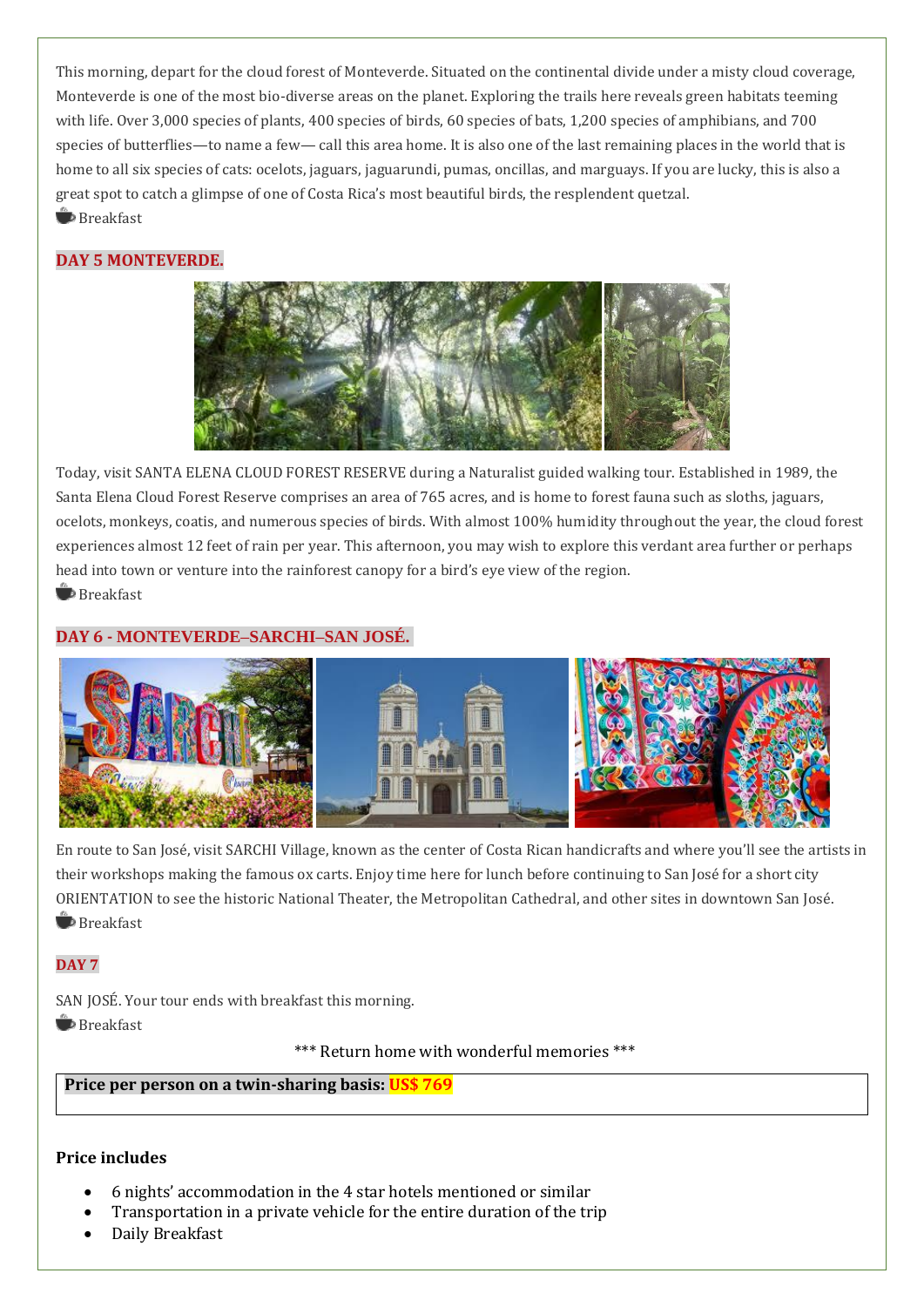- Local English speaking guide
- Entrance fees where applicable
- Porterage at the hotels
- Services of a tour escort

#### **Price excludes**

- Air ticket for travel to and from San Jose
- Visa and Overseas Medical Insurance policy
- Meals and sightseeing not mentioned
- Tips
- Items of a personal nature
- **GST at 5%**
- Anything not specifically mentioned under "Price includes"

#### **Notes:**

- $\triangleright$  Standard check in at hotels is at 1400 hours onwards. Where necessary we will request an early check-in however, this is not guaranteed. The same applies to check out, which is at 12h00.
- ➢ Rates subject to change without prior notice due to circumstances beyond our control e.g. fuel increases, rate of exchange fluctuations.
- ➢ Please note that your passport should be valid for more than 6 months beyond the date of travel and that you must have at least 2 blank pages on your passport.
- $\triangleright$  Please contact us if you would like to book pre-tour or post-tour accommodation
- $\triangleright$  ROE calculated at 1 USD = Rs. 70.61. Any fluctuations at the time of payment will alter the cost

## **Map of Costa Rica**



#### **Terms & Conditions**

#### **BOOKINGS AND PAYMENTS**

- 1. A deposit of Rs 30,000 per person will be at the time of booking. If paying by cheque, please make the cheque payable to Odyssey Tours & Travels.
- 2. At the time of making the booking, please send a copy of the first page of your passport
- 3. Balance payment is to be made 45 days prior to the tour.
- 4. All rates are subject to a revision if there is a fluctuation in the currency rates.
- 5. Payment of the booking deposit constitutes acceptance of our terms and conditions.

#### **CANCELLATION & REFUNDS**

- 1. Should you wish to cancel any part or all of a confirmed booking / reservation all such cancellations must be advised in writing . Given below is the cancellation policy.
- 2. All Cancellations are as per the terms set by the Globus Family of Brands
- 3. Refunds due can take up to 5 weeks to process.